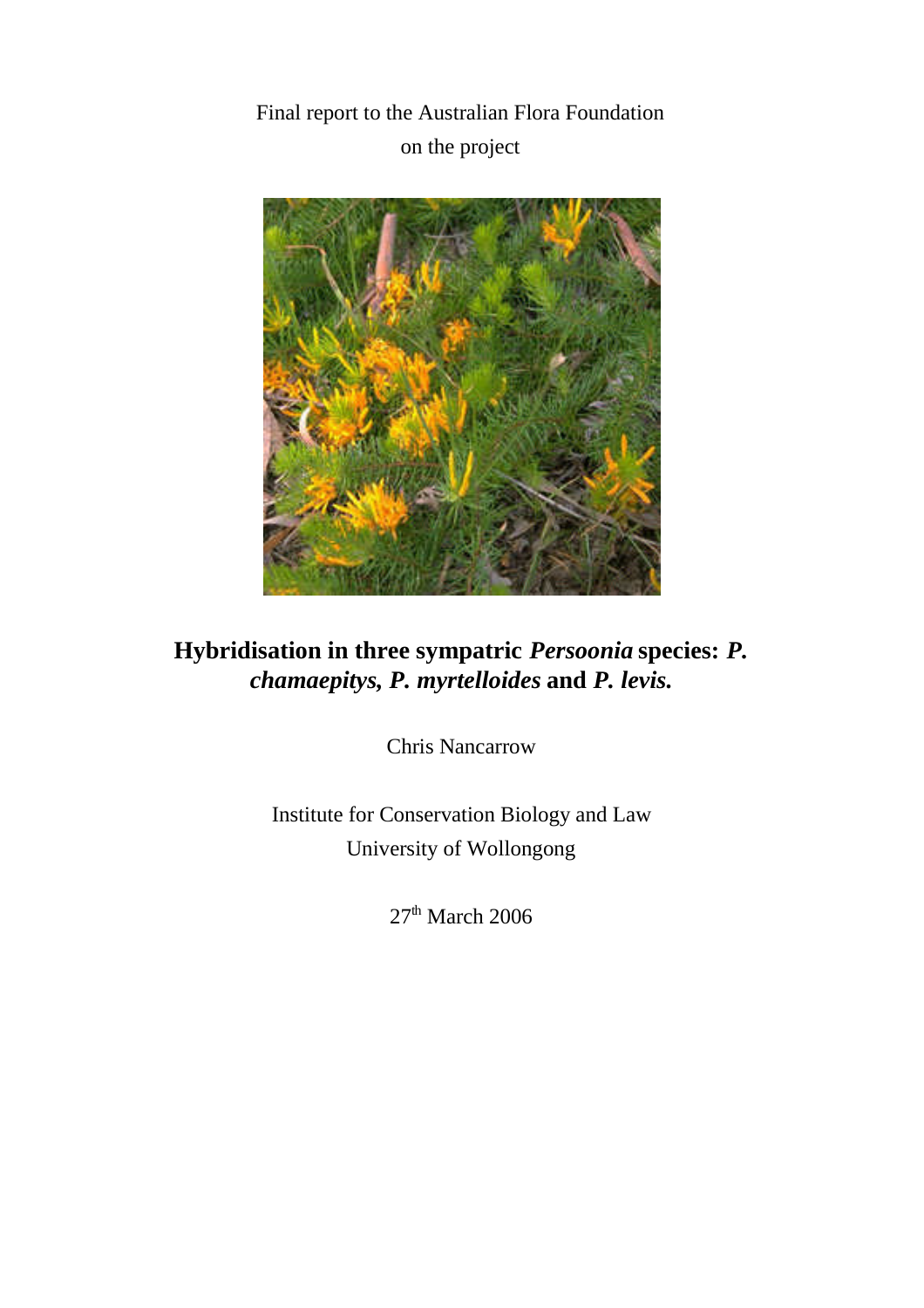# **Hybridisation in three sympatric** *Persoonia* **species:** *P. chamaepitys, P. myrtelloides* **and** *P. levis.*

Chris Nancarrow

Institute for Conservation Biology and Law

University of Wollongong

#### *Summary*

Although hybridisation is commonly used to develop plants more suited for commercial use, we have little understanding of hybridisation in nature. The genus *Persoonia* contains a number of species which appear to have evolved in the same location (sympatric speciation), and which produce intermediates which may be hybrids. The species provide good material to examine the processes of natural hybridisation. The three *Persoonia* species chosen for study were *P. chamaepitys, P. myrtilloides* and *P. levis* all of which occur in the Blue Mountains region in eastern Australia (200 km west of Sydney). *Persoonia chamaepitys* is not known to hybridise in the wild, whereas *P. levis* and *P. myrtilloides* both appear to generate hybrids when in sympatry with other *Persoonia* species.

This project, supported by the *Australian Flora Foundation*, was a study to examine two questions: (i) Can putative hybrids be identified in the field, based on vegetative and floral characteristics? (ii) What is the potential for interspecific pollination to produce fruits and therefore hybrid offspring?

It was found that there appears to be considerable potential for hybridisation between *Persoonia myrtilloides* and *P. levis* in areas of the Blue Mountains where these species co-occur. In some sites, there are adult plants with morphological characteristics that are intermediate between plants of either species in pure stands. Leaf characters, especially leaf length, provided the greatest discrimination. Hand pollination studies confirmed that plants in these two *Persoonia* species are selfincompatible and therefore require pollinators to transfer pollen between plants.

The potential for gene exchange between these two species in creating a hybrid zone appears to be asymmetrical. Tthere was a greater likelihood of pollination and fertilisation being successful with *P. levis* as mothers than *P. myrtilloides.*

#### *Introduction*

How limited is hybrid zone establishment and what type of environmental conditions and/or circumstances can promote its formation in nature? Although hybrid formation is widespread in plants, and has provided an important platform for the development of the horticulture industry, we have limited understanding about the processes producing and maintaining hybrid zones in nature.

The genus *Persoonia* offers unique opportunities to understand hybridisation processes. Among the species in eastern NSW, many are sympatric. Among these, some pairs appear to produce intermediate forms that are putative hybrids, while others so not. The three *Persoonia* species chosen for study were *P. chamaepitys, P.*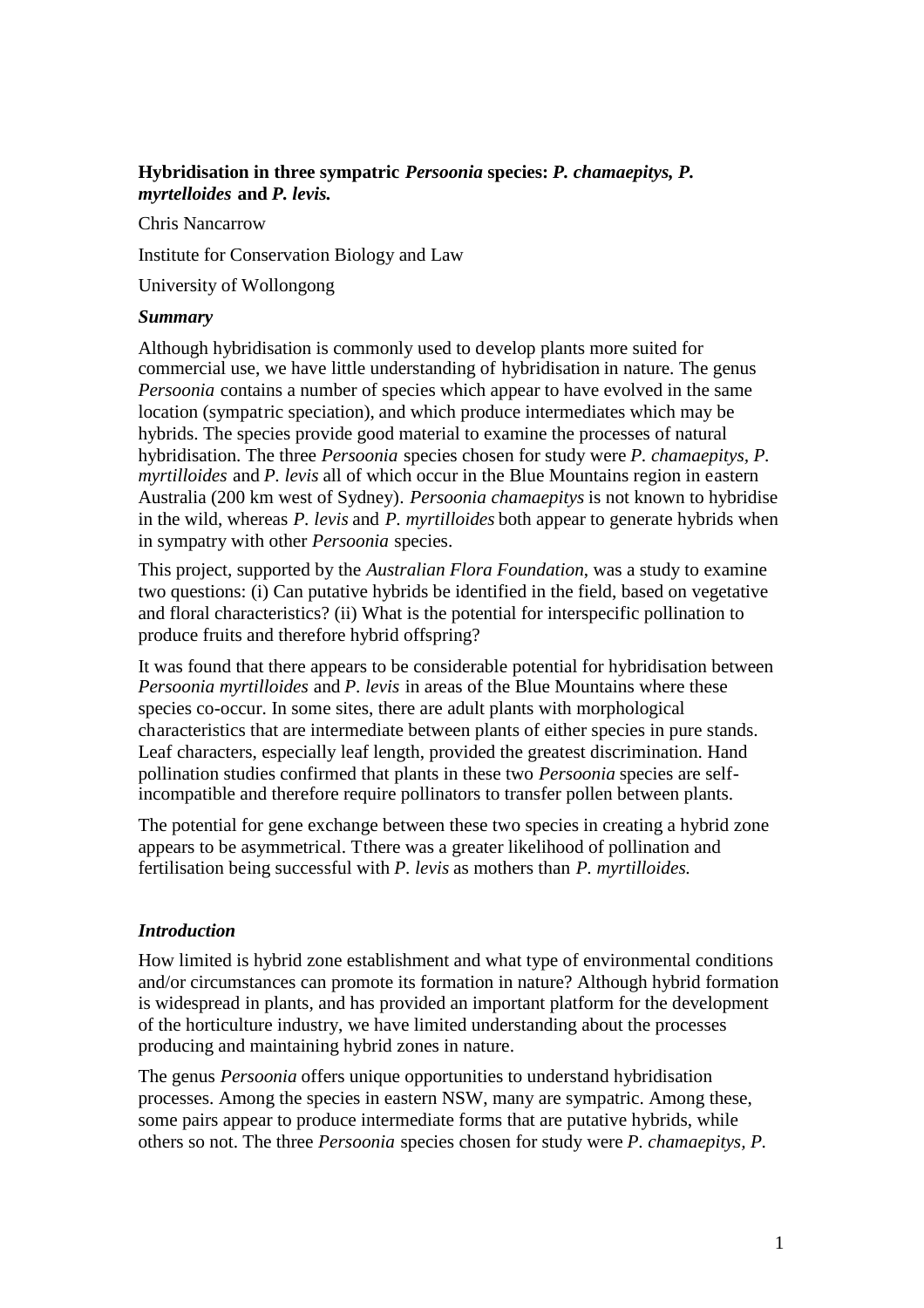*myrtilloides* and *P. levis* all of which occur in the Blue Mountains region in eastern Australia (200 km west of Sydney). *Persoonia chamaepitys* is not known to hybridise in the wild, whereas *P. levis* and *P. myrtilloides* both appear to generate hybrids when in sympatry with other *Persoonia* species (Weston & Johnson 1991; Bernhardt & Weston, 1996).

One key process that would limit hybrid zone establishment is barriers to interbreeding. Thus, the main overall aim of this research project was to examine potential reproductive barriers to interspecific gene flow amongst *P. chamaepitys, P. myrtilloides* and *P. levis* plants by quantifying flowering phenology, pollinator behaviour and movements, and pre- and post-zygotic barriers to interbreeding.

Previous work focussed on flowering phenologies and pollination ecologies of the three species. This revealed that there was very limited overlap in flowering time between *P. chamaepitys* and either of the other species at several sites over several years (1998-2000) but that *P. myrtilloides* and *P. levis* flowering times overlapped substantially. There was limited information on pollinator behaviour, but the same suite of native bee species was observed visiting flowers of both *P. myrtilloides* and *P. levis,* indicating that interspecific pollen flow was possible. This part of the research, supported by the *Australian Flora Foundation*, was a study to examine two questions: (i) Can putative hybrids be identified in the field, based on vegetative and floral characteristics? (ii) What is the potential for interspecific pollination to produce fruits and therefore hybrid offspring?

#### *Putative hybridisation between* **Persoonia myrtilloides** *and* **P. levis**

Two sites were chosen: Blue Mountains National Park (BMNP) approximately 8 km east of Blackheath, and Newnes State Forest (NSF). Within each site, two sympatric populations of *P. myrtilloides* and *P. levis*. One of the sympatric populations contained putative hybrids in addition to plants that appeared to be true *P. myrtilloides* and *P. levis*, whilst the other lacked any apparent hybrids (these are referred to as 'reference populations' for the two parental species).

Fifteen individuals of *P. myrtilloides* and 15 of *P. levis* were randomly selected in each location for morphological characterisation. Four branches, each oriented to a different point on the compass were randomly selected from each plant. From each branch, the most mature leaf nearest to the base of the branch was sampled and the flower nearest to the tip of the branch was sampled (these are one-day old flowers). Because of variation in flowering among sites, the BMNP populations were compared using both floral and leaf characters, whereas only leaf characters could be employed for the Newnes State Forest. Quantitative measurements of six leaf and seven floral characters were conducted, and each character was recorded as an average figure of the four individual leaf or floral samples from each plant. The characters used were: leaf area, petiole length, leaf length, leaf width at widest point, leaf width/length ratio, anther length, filament length, nectary length, nectary width, style length, tepal length.

The morphological data confirmed the existence of hybrids between *Persoonia myrtilloides* and *P. levis* in the Blue Mountains and Newnes State Forest sites. Individuals from the putative hybrid zone populations clustered between distinct groups of *P. myrtilloides* and *P. levis* for both leaf and floral characters in the Blue Mountains, and leaf characters at the Newnes State Forest.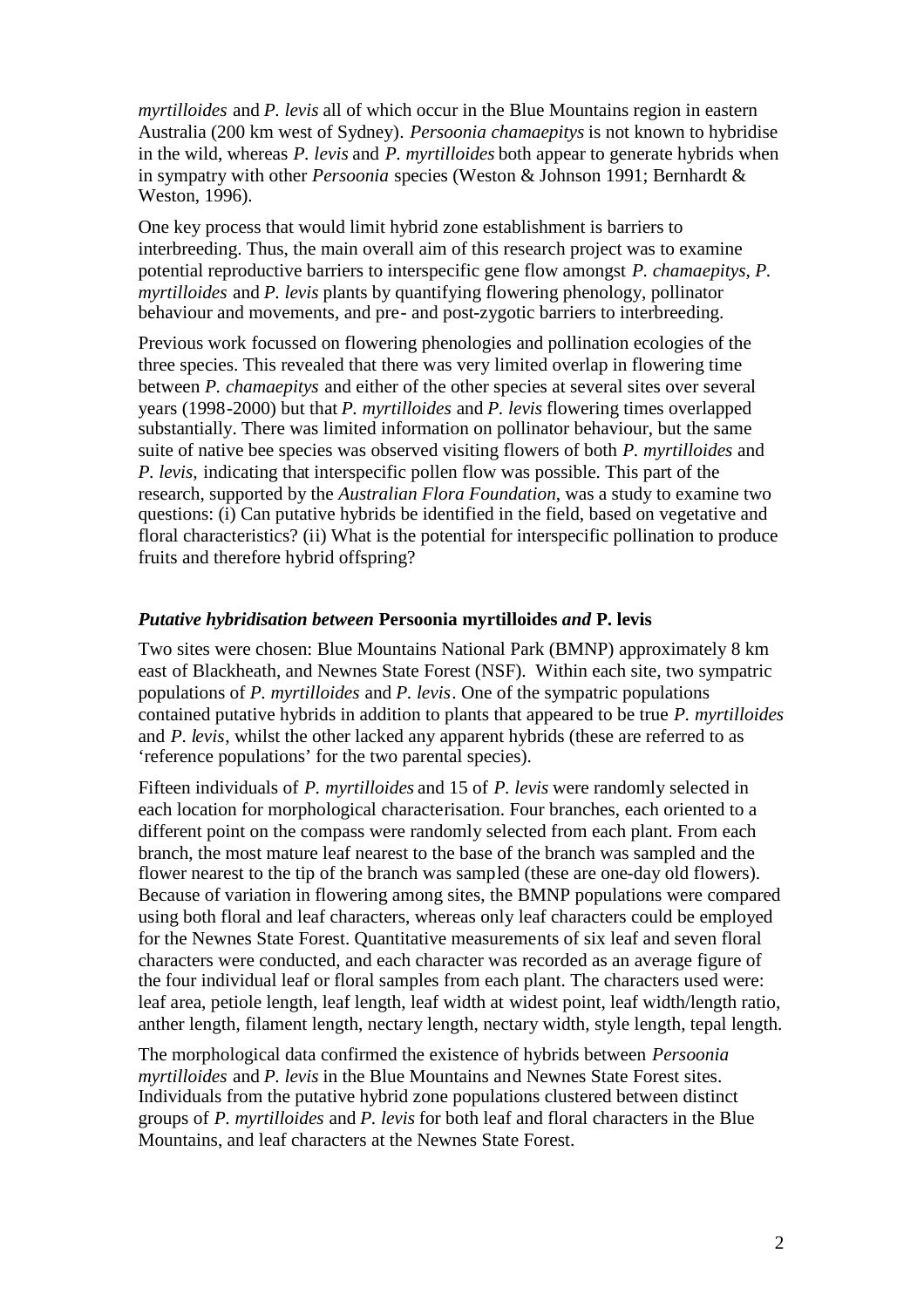## *Tests for compatibility in crosses between* **Persoonia myrtilloides** *and* **P. levis**

At NSF, ten plants were randomly selected from each of the *P. myrtilloides* and *P. levis* morphological groups. To confirm that these plants were indeed 'parentals' and not themselves hybrids, the six leaf dimensions were recorded for four randomly selected mature leaves from each tree and these measurements were compared with the results described above. Flowers were hand-pollinated using the following pollination treatments: outcrossed within the species, hybridised between the species, selfed, untreated.

At BMNP, 12 *P. myrtilloides*, 5 intermediates and 10 *P. levis* plants were randomly selected. Once again, the PCA analyses described above were usesd used to confirm the morphological group to which each plant belonged. Flowers were hand-pollinated using the following pollination treatments: outcrossed, hybridised, selfed, untreated (as for NSF). In addition, some of the flowers on intermediate plants were allocated to each of two backcrossing treatments (x *P. myrtilloides*and x *P. levis*) and some flowers on each of the parental species were allocated to crosses with the intermediate plants.

Some flowers from each treatment were sampled 14 days after hand pollination and examined using fluorescence microscopy to detect pollen tubes in the style, and others were simply tagged and observed through to fruit set.

*Persoonia myrtilloides* was self-incompatible (only 2 out of 161 selfed flowers over two sites had pollen tubes to the ovary) and there was no fruit set resulting from selfing (Fig. 2a). *Persoonia levis* also appeared to be self-incompatible: only one out of 75 selfed flowers resulted in a mature fruit (Fig. 2b). None of the bagged and untreated flowers set fruits indicating that there is no automatic self hybridisation or apomyxis in these species.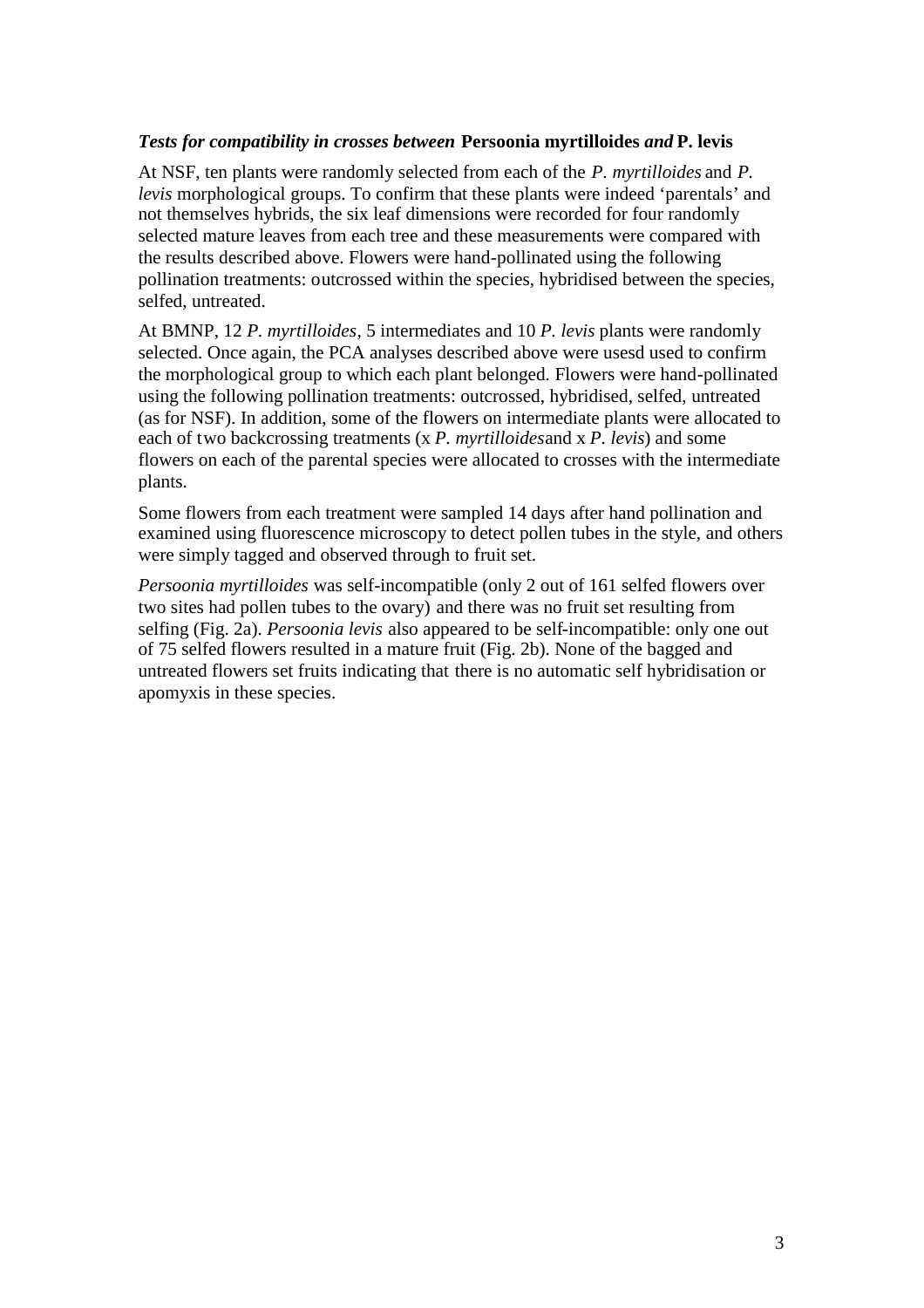

Petiole & leaf-size (77% variation explained)

present). **Figure 1:** Principal Components Analysis plots in sites containing both *P. myrtilloides* and *P. levis* for (a) BMNP leaf characters only, (b) BMNP both leaf and flower characters, and (c) NSF leaf characters only. Solid symbols represent plants in the 'reference populations' (no putative hybrids

 $\Omega_{\text{max}}$ Open symbols represent plants in the populations symbols represent the plants that were classified either cluster of parental-type plants. Diamond symbols represent plants that did not cluster with either parental type but were not located between with putatitve hybrids present. The triangle as hybrids based on the degree of separation from them – these were referred to as 'outliers'.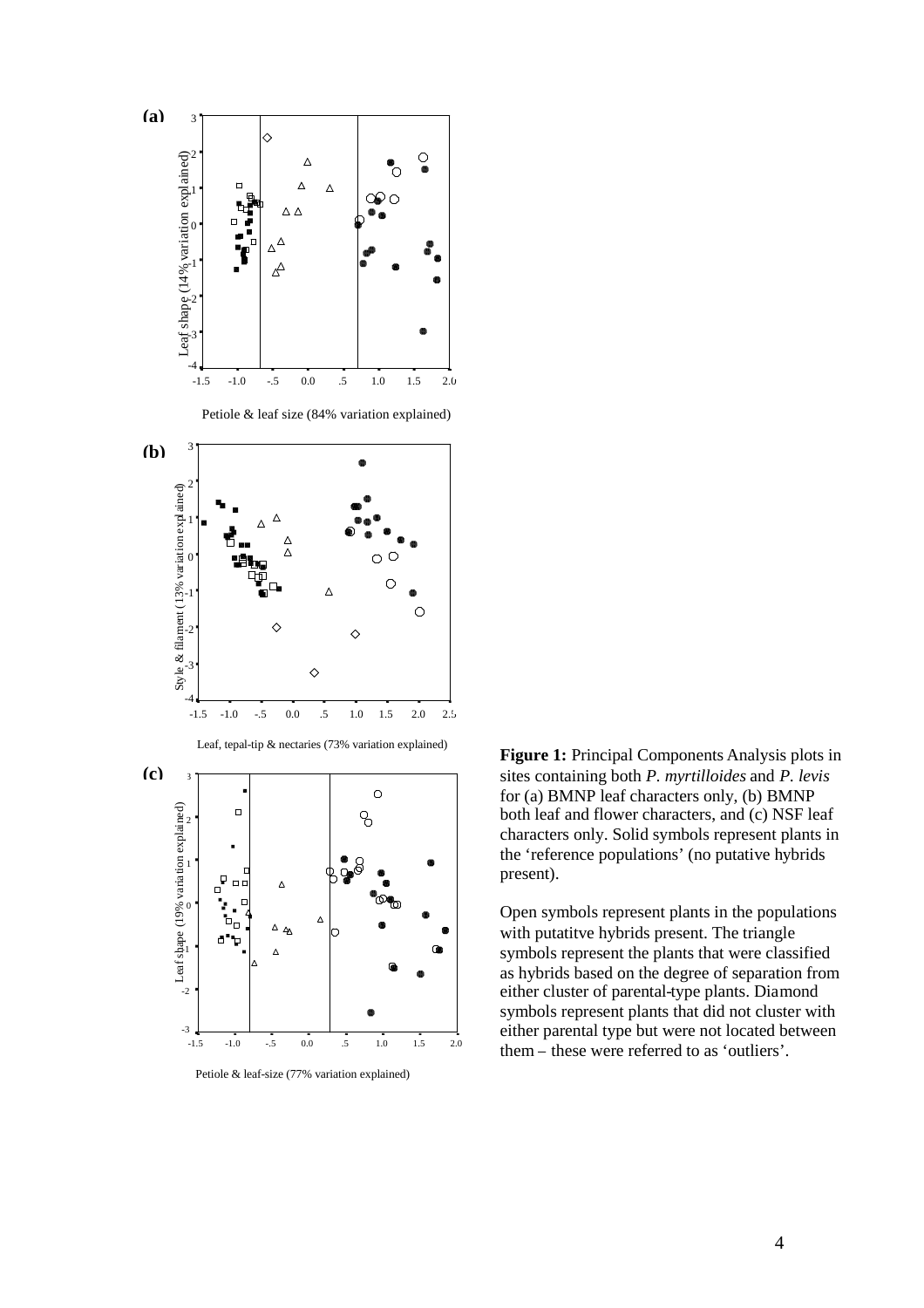

Individual tree

**Figure 2:** Percent fruit set for outcrossing (left bar for each plant) and selfing (right bar) hand-pollination treatments in 5 *P. myrtilloides* plants (a) and 5 *P. levis* plants (b). Numbers above bars represent numbers of flowers treated.

Treatment

**(a)**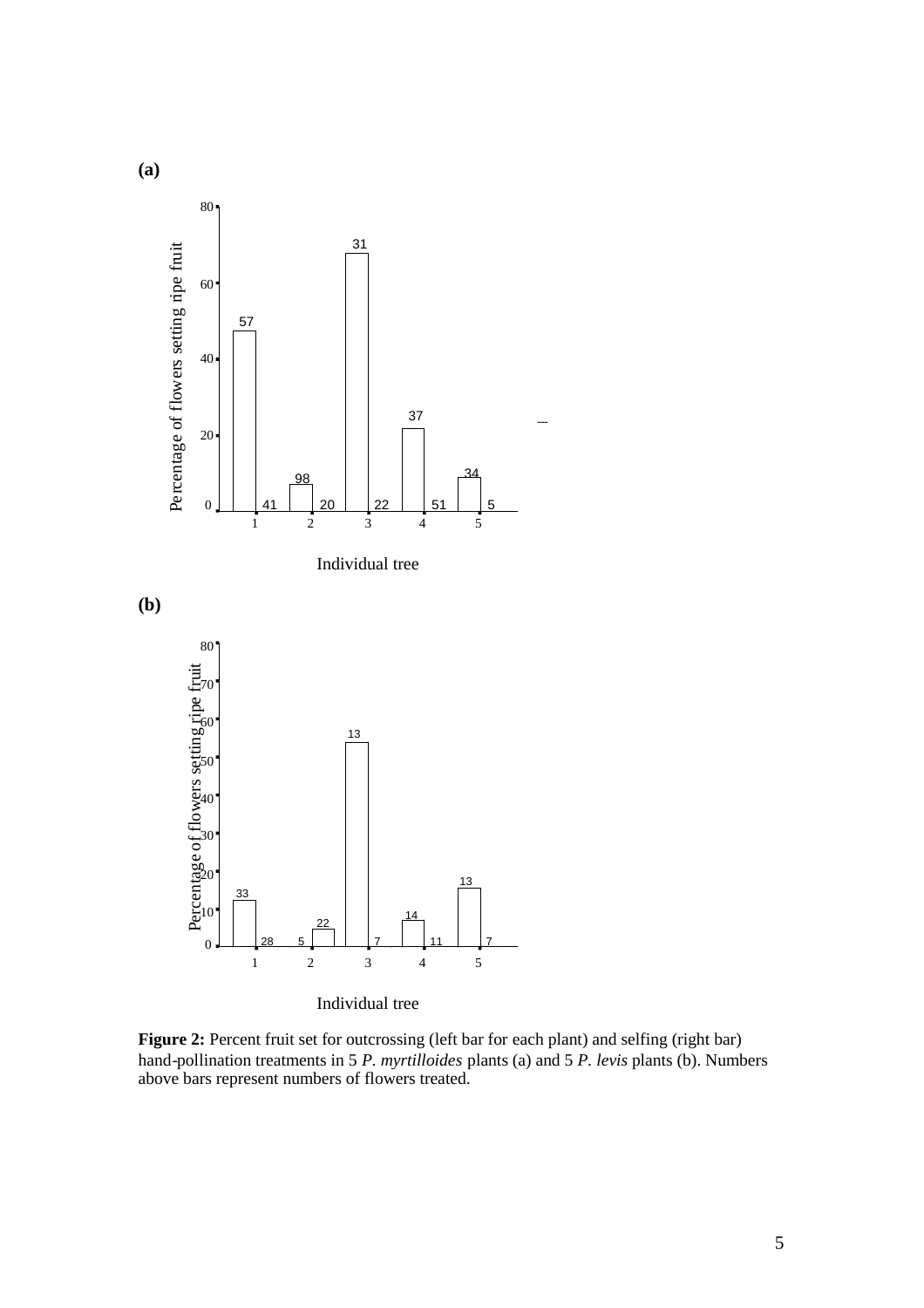Both species showed some potential for accepting pollen from the other, and possibly setting fertile fruits. Pollen tube data show that there is potential for hybridisation in all directions. Some flowers on plants of all three types (*P. levis, P. myrtilloides* and intermediates) contained pollen tubes when hand pollinated with pollen from each type (Fig. 3). It is clear, however, that *P. myrtilloides* flowers are only highly likely to be pollinated when *P. myrtilloides* pollen is provided, while intermediate plants and *P. levis* plants can be readily pollinated whatever the pollen source. Thus gene flow appears more likely to occur from *P. myrtilloides* to *P. levis* than *vice versa.*



Fig. 3: Proportion of flowers of each type ("maternal plants") with pollen tubes to half way down the style following hand-pollination with pollen from each type.

Evidence from fruit-set data supports this result of the skewed nature of potential hybridisation. For *P. myrtilloides*, very few flowers produced fruits following hand pollination with pollen from *P. levis*, compared to the rates of fruit set following intraspecific outcrossing (Fig. 4a). For *P. levis*, there was substantial fruit set following pollination using *P. myrtilloides* pollen (Fig. 4b).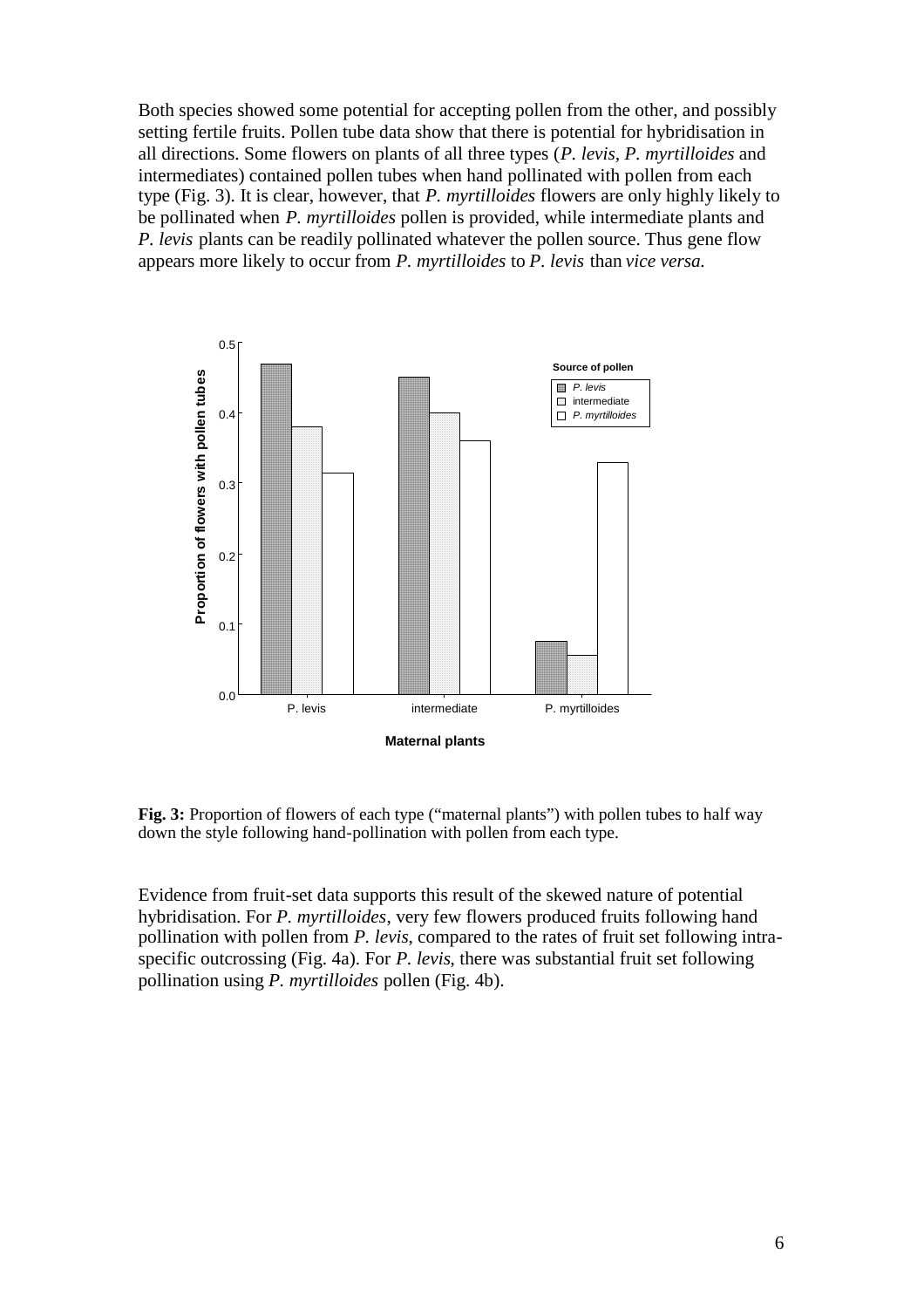

**Figure 4:** Comparisons of percent fruit set following intra-specific outcrossing and interspecific crossed ('hybridised) for (a) *Persoonia myrtilloides* and (b) *P. levis.*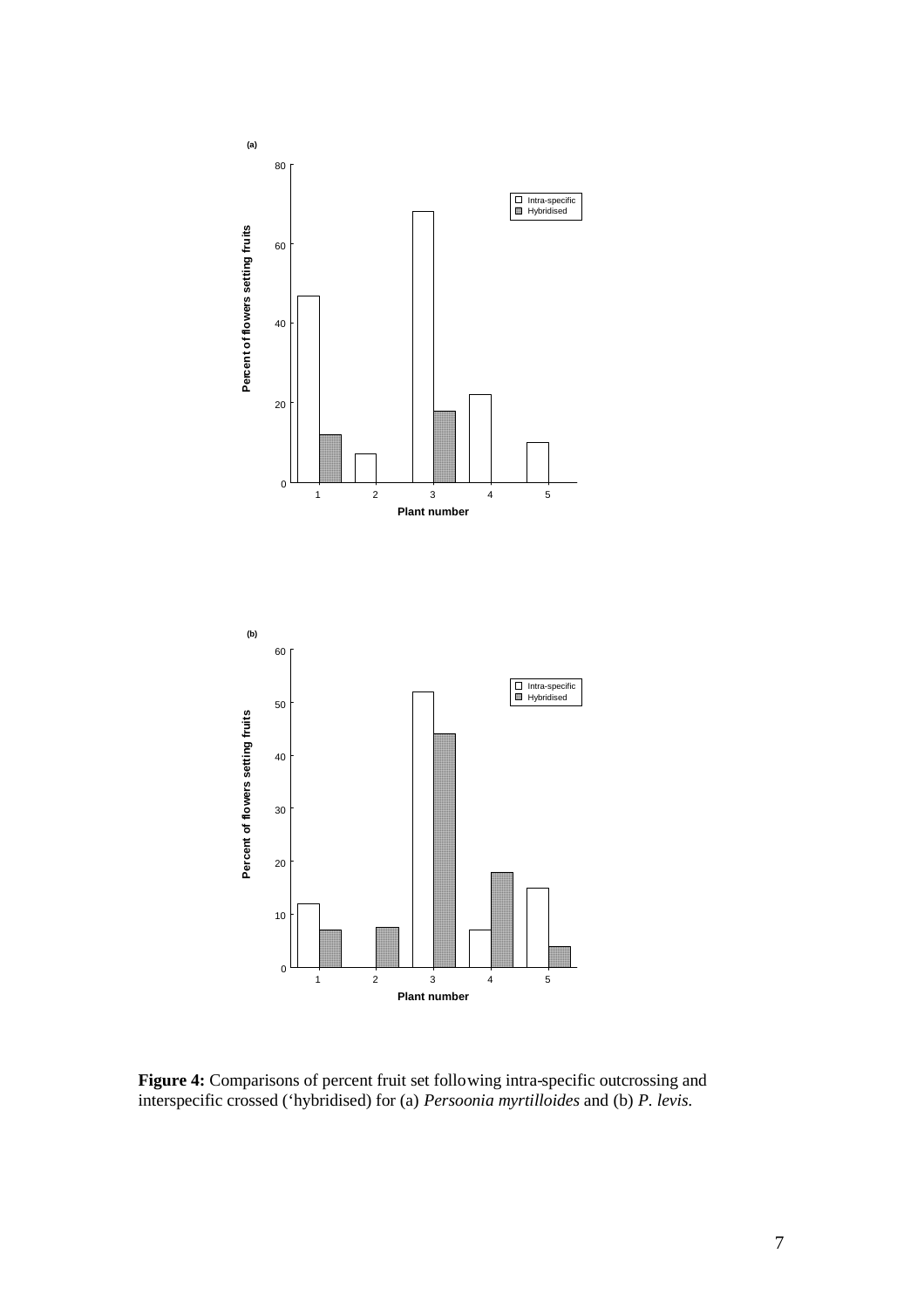## *Conclusions*

There appears to be considerable potential for hybridisation between *Persoonia myrtilloides* and *P. levis* in areas of the Blue Mountains where these species co-occur. In some sites, there are adult plants with morphological characteristics that are intermediate between plants of either species in pure stands. Leaf characters, especially leaf length, provided the greatest discrimination. Hand pollination studies confirmed that these two *Persoonia* species are self-incompatible and therefore require pollinators to transfer pollen between plants.

The two species can both be pollinated by the other, as pollen tubes were found growing down the styles of flowers of each species that had pollen from the other species deposited on the style. Hybrids were also able to be both pollen donors and recipients, with pollen tubes found in the styles of both species following hand pollination with pollen from hybrids, and in the styles of hybrid plants following hand pollination from either parental.

The potential for gene exchange between these two species in creating a hybrid zone appears to be asymmetrical. With both fruit set and pollen tube date, there was a greater likelihood of pollination and fertilisation being successful with *P. levis* as mothers than *P. myrtilloides.*

## *References*

Bernhardt, P. and Weston, P. H. (1996) The pollination ecology of *Persoonia* (Proteaceae) in eastern Australia. *Telopea* **6**, 775-802.

Weston, P.H. and Johnson, L.A.S (1991) Taxonomic changes in *Persoonia* (Proteaceae) in New South Wales. *Telopea* **4**, 269-306.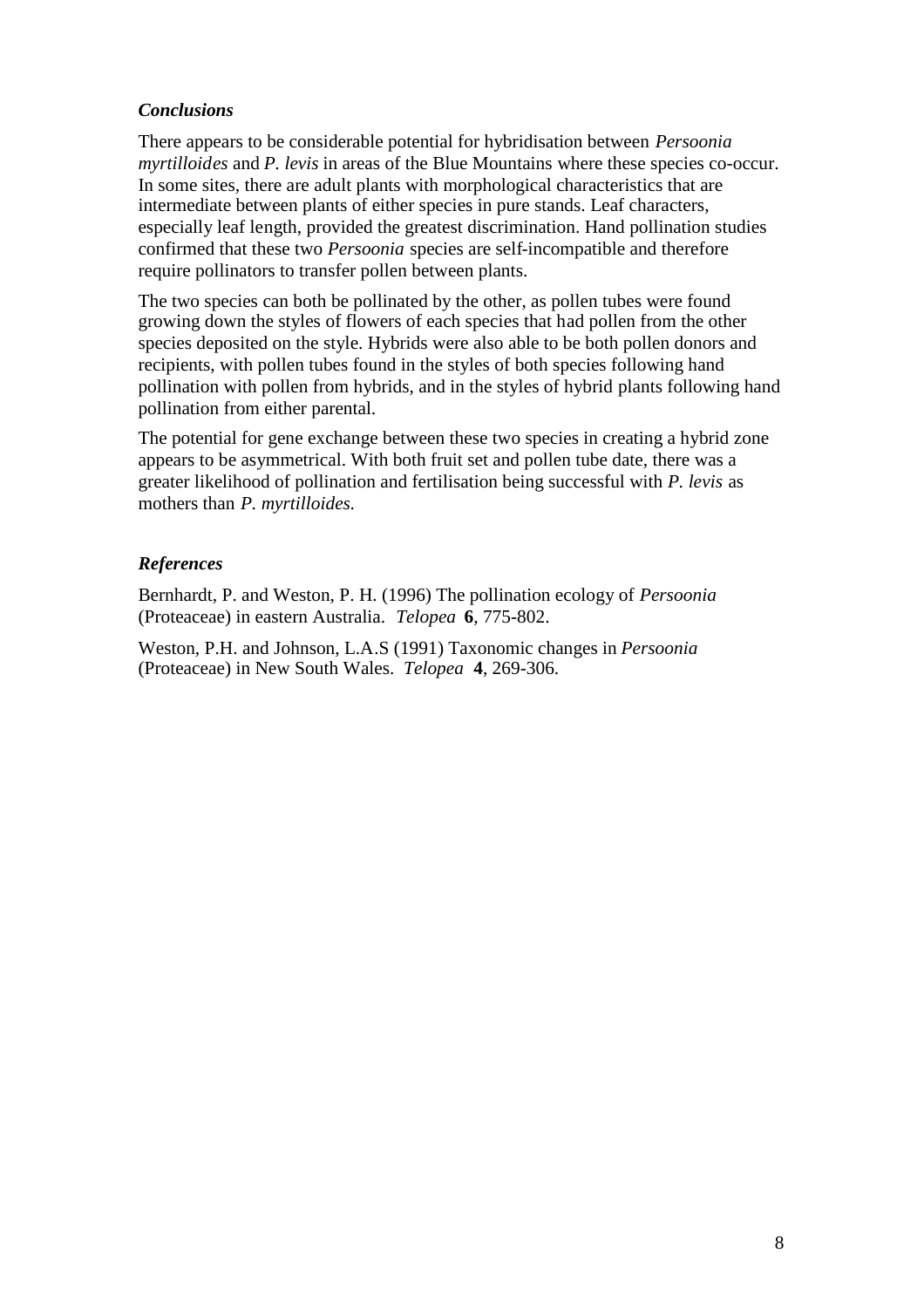## *Images*

*Persoonia chamaepitys* in flower. This species is a sprawling shrub which can cover areas up to several square meters. Fruits are borne on the undersides of branches, beneath the mat of vegetative growth.



Source: [www.anbg.gov.au/gnp/interns-2005/persoonia-chamaepitys.html](http://www.anbg.gov.au/gnp/interns-2005/persoonia-chamaepitys.html)

*Persoonia levis* is a tall shrub to small tree. It has flaky bark that may be important in protecting the plant from fires, as this species appears to be able to resprout from epicormic buds underneath the bark.